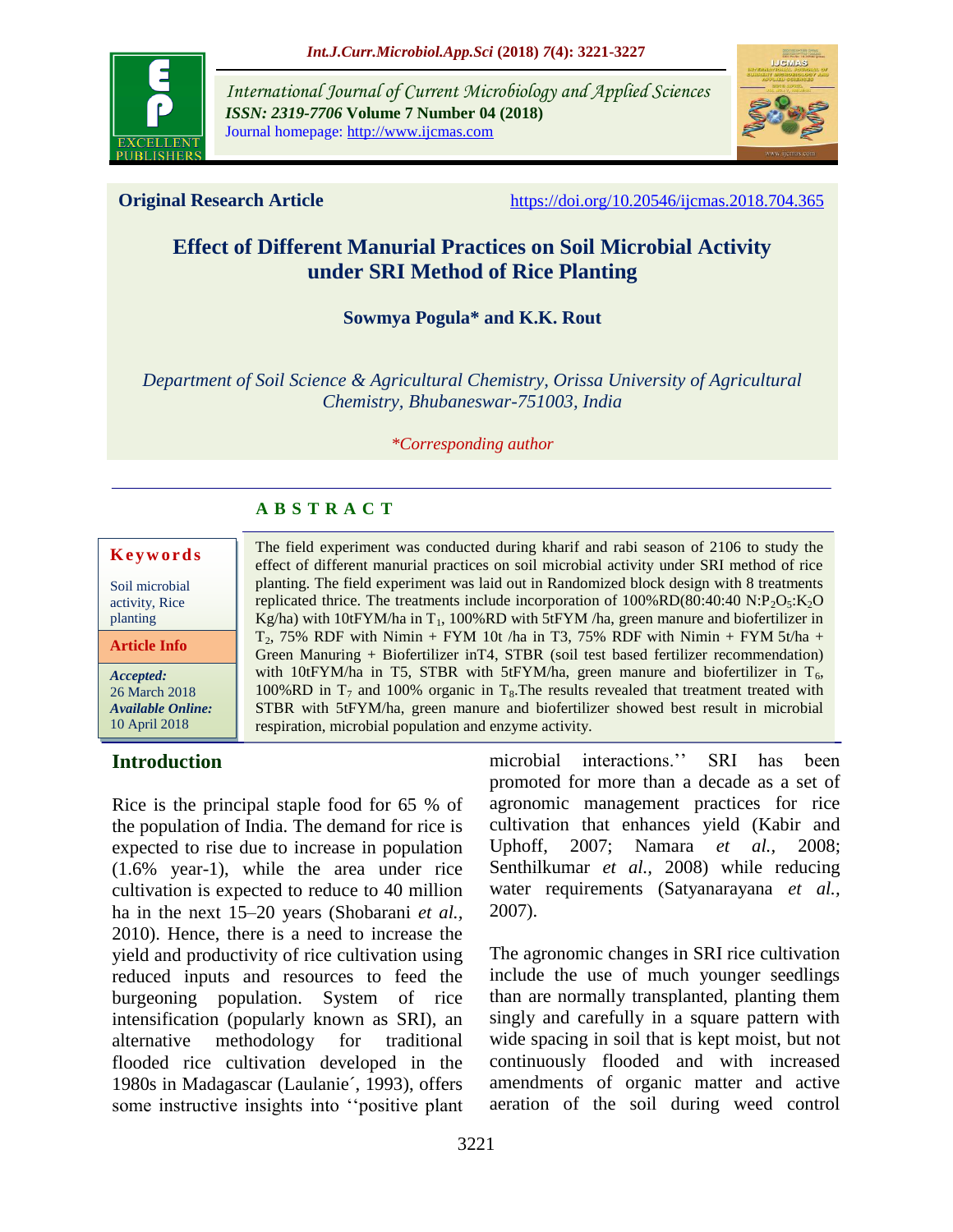operation preferably with a mechanical weeder. SRI was also found more accessible to small land holders (Stoop *et al.,* 2002) and is more favorable for the environment than conventional transplanting with its continuous flooding and heavy reliance on inorganic fertilization (Uphoff, 2003).

The information on effect of different type manures on soil microbial activity under SRI cultivation is limited. So, the present experiment was conducted on effect of different manorial practices on soil microbial activity under SRI method of rice planting.

#### **Materials and Methods**

SRI cultivation rice plants are transplanted singly and with wide spacing in a square pattern, radically reducing plant population. This practice which differs from usual practice which assume more plants will give more yield, gives the plants root system more room to grow (Thakur *et al.,* 2010). Soil fertility being enhanced by the combination of plantsoil- water- nutrient- microbial interactions supported by SRI practices, making otherwise unavailable nutrient available through microbiological process (Uphoffs, 2003). Hence it is ideally suitable for resource poor farmers.

The field experiment was conducted during kharif and rabi season of 2106 to study the effect of different manurial practices on rice yield and soil biological properties under SRI method of rice planting. The field experiment was laid out in Randomized block design with 8 treatments replicated thrice. The treatments include incorporation of 100% RD(80:40:40  $N:P_2O_5:K_2O$  Kg/ha) with 10t FYM/ha in T<sub>1</sub>, 100% RD with 5tFYM /ha, green manure and biofertilizer in  $T_2$ , 75% RDF with Nimin + FYM 10t /ha in T3, 75% RDF with Nimin + FYM 5t/ha + Green Manuring + Biofertilizer inT4, STBR(soil test based fertilizer recommendation) with 10tFYM/ha in T5, STBR with 5tFYM/ha, green manure and biofertilizer in  $T_6$ , 100% RD in  $T_7$  and 100% organic in  $T_8$ 

The pooled sample was transferred into polythene bags, stored in an ice-cold thermocol box and transported to the laboratory. These bags were stored in a refrigerator at 4 C until analyzed for two soil biological activity indicators, dehydrogenase, urease, phosphatase and microbial respiration as per the protocols of Casida (1977) and Anderson and Domsch (1989), respectively, and for three microbiological variables (populations of total bacteria, actinomycetes, and fungi). Appropriate dilutions of the soil samples were plated on Luria agar for bacteria, actinomycetes isolation agar for actinomycetes and potato dextrose agar (PDA) with streptomycin @ 500 mg L-1 for fungi. The plates were incubated at  $30 \pm 2$  C for 24– 120 h. The colonies with desired traits on different media were counted and recorded. The data were transformed into log units and expressed as colony forming units (CFU) log10 g-1 dry soil. Moisture in the different soil samples was determined and the counts were converted to gram-1 dry soil.

### **Results and Discussion**

### **Microbial population**

As we know the microbes play important in soil fertility and also in crop production. So it is important to focus on the microbial population. The microbes help in increase of the availability of nutrients to the plant. In this study the microbial population like bacteria, fungi and actinomycetes count was calculated to know the number. In SRI cultivation as the paddy seedlings were transplanted widely and there is no submergence of paddy crop as in conventional method. The paddy crop is cultivated with less water and so there is more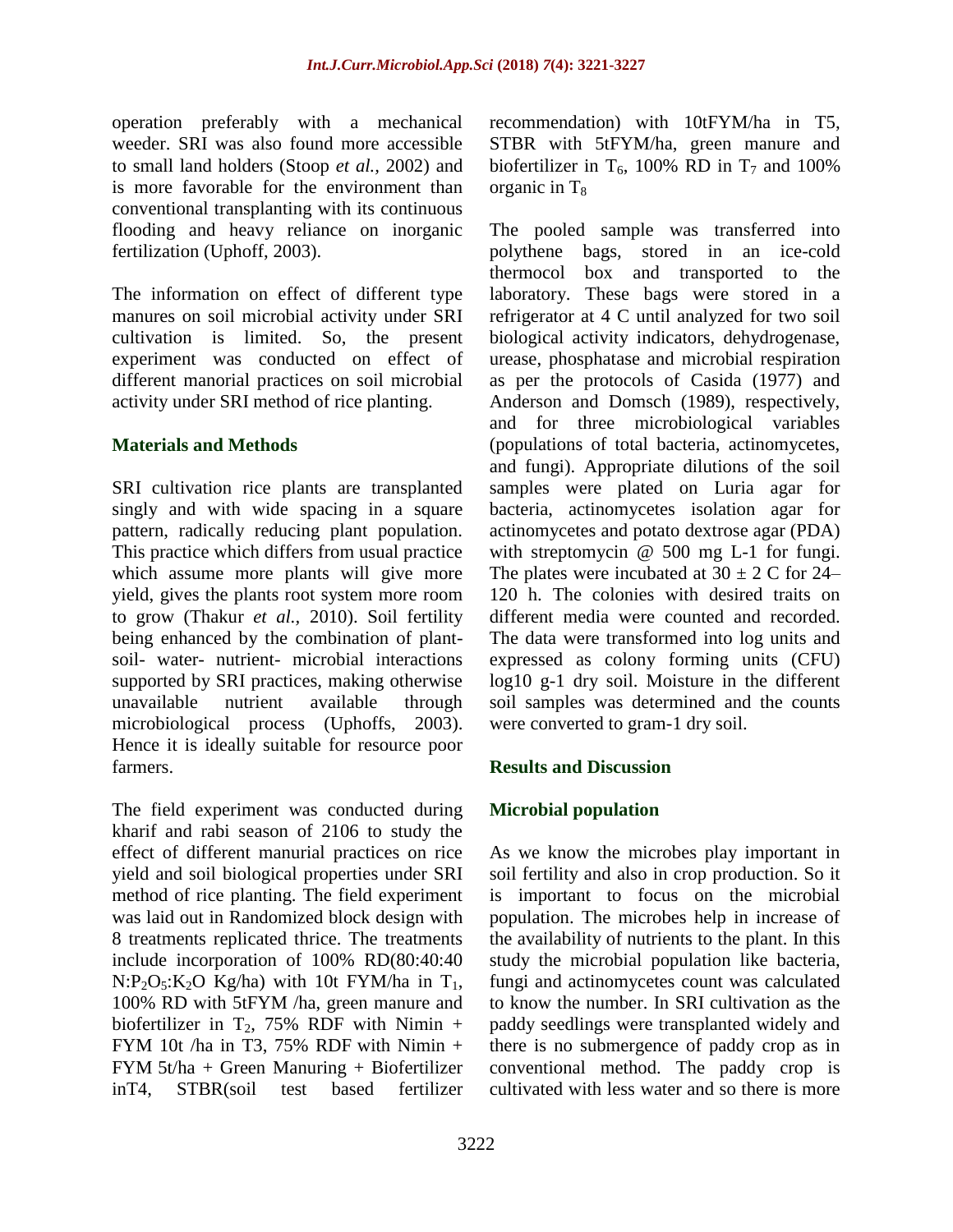aeration in soil. Due to the wide spacing the roots of the crop grows well and due to more aeration in soil the microbial population is more as compared to the conventional method. In this experiment we had studied the effect of different manures on microbial population.

The results showed that the (Table 1) bacteria, fungi and actinomycetes population was highest in the treatment treated with STBR with 5tFYM/ha, green manure and biofertilizer and which was followed by the treatment treated with100%RD with 5tFYM /ha, green manure and biofertilizer in both kharif and rabi season.

#### **Microbial respiration**

Soil microbial respiration, i.e. the production of carbon dioxide (CO2) through soil organic carbon (C) decomposition by microbes, is an important component of the global C cycle (Schlesinger and Andrews 2000; Kaštovská *et al.,* 2010). Soil microbial respiration is controlled by soil carbon pools (e.g., microbial C, labile and resistant C) and environmental conditions, but the contribution of different components of soil organic carbon is not well understood.

There is no clear reported relationship between soil microbial respiration and carbon pools though a first order relationship is commonly used in many soil models to estimate the influence of changing soil carbon components on microbial respiration (Parton *et al.,* 1987; Li *et al.,* 1993; Coleman and Jenkinson, 1996). The rate of change in TOC pool is normally slow, and the decomposition of resistant carbon is less responsible for the variation in soil respiration (Whalen *et al.,* 2000). Labile carbon pools, such as soil microbial carbon (Cmic), have been suggested as more sensitive indices of long-term trends in soil organic matter (Sparling *et al.,* 1998; Islam *et al.,* 2000).

Microbial respiration index of the microbial activity in soil is measured by the measurement of carbon dioxide evolution.

The results revealed that the microbial respiration was highest in the treatment treated (Table 2) with STBR with 5tFYM/ha, green manure and biofertilizer and which was followed by the treatment treated with100%RD with 5tFYM /ha, green manure and biofertilizer in both kharif and rabi season. This indicates that due to increase in organic matter the microbial decomposition increases and the evolution of carbon dioxide increase which indicate the microbial respiration.

### **Enzyme activity**

Soil enzyme activity depends on optimal soil moisture and aeration, organic carbon and nitrogen content. Among the soil enzyme urease, dehydrogenase and phosphotase activity also depends on soil type, physicochemical properties, plant species being grown, and their development stage. Enzyme activity is particular high in the rhizosphere where the release of root exudase sustains higher microbial biomass and activity than in bulk soil.

Microorganisms produce a variety of enzymes in soil. The types of enzymes produced vary with the environment conditions. Some bacteria or fungi produce substrate-specific enzyme like cellulose, phenolase, esterase etc. only when a particular substrate is present.

Some enzymes such as dehydrogenase, urease etc. are always present in cells and are produced without the influence of any substrate.

Soil enzyme activities and microbial number have good correlation.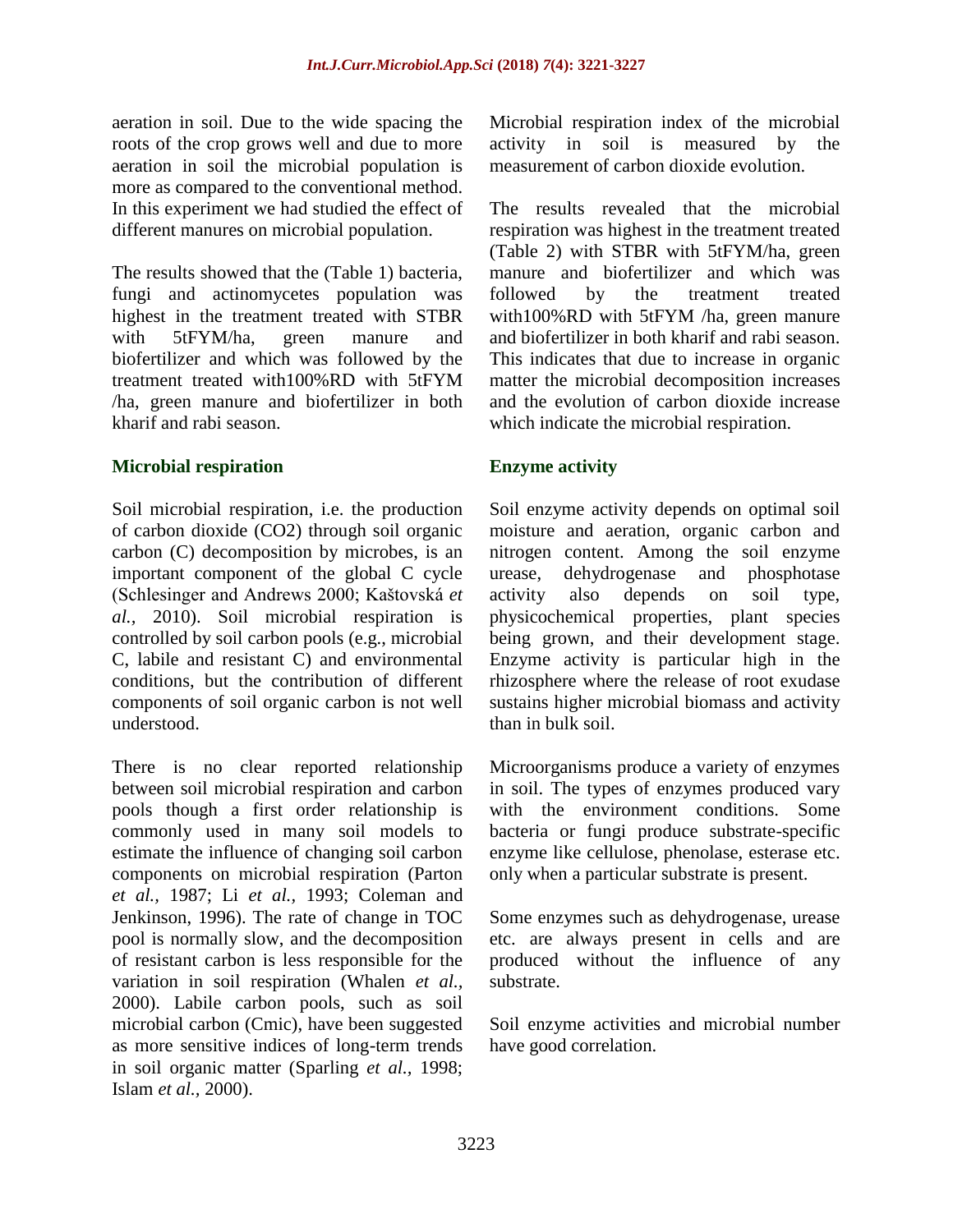|                | <b>Treatements Details</b>                                                | <b>Total</b><br><b>bacteria</b><br>$(log10 g-1)$<br>dry soil)in<br><b>Kharif</b> | <b>Total</b><br>bacteria(lo<br>$g10g-1$<br>dry soil) in<br><b>Rabi</b> | <b>Total</b><br>fungi<br>$(log10 g-1)$<br>dry soil) in<br><b>Kharif</b> | <b>Total</b><br>fungi(log10<br>$\sqrt{g-1}$ dry soil)<br>in Rabi | <b>Total actinomycetes</b><br>$(log10 g-1 dry soil) in$<br>kharif | <b>Total</b><br>actinomycetes<br>$(log10 g-1 dry)$<br>soil)in Rabi |
|----------------|---------------------------------------------------------------------------|----------------------------------------------------------------------------------|------------------------------------------------------------------------|-------------------------------------------------------------------------|------------------------------------------------------------------|-------------------------------------------------------------------|--------------------------------------------------------------------|
| <b>T1</b>      | 100% RDF + FYM 10t /ha                                                    | 3.2                                                                              | 4.1                                                                    | 3.14                                                                    | 4.22                                                             | 4.22                                                              | 4.53                                                               |
| T <sub>2</sub> | $100\%$ RDF + FYM 5t/ha + Green<br>Manuring + Biofertilizer               | 4.23                                                                             | 4.34                                                                   | 4.21                                                                    | 4.53                                                             | 4.32                                                              | 4.21                                                               |
| T <sub>3</sub> | 75% RDF with Nimin + FYM 10t /ha                                          | 3.19                                                                             | 3.54                                                                   | 3.45                                                                    | 4.13                                                             | 3.22                                                              | 3.55                                                               |
| <b>T4</b>      | 75% RDF with Nimin + $FYM 5t/ha +$<br>Green Manuring + Biofertilizer      | 2.11                                                                             | 3.15                                                                   | 3.55                                                                    | 4.22                                                             | 3.2                                                               | 3.56                                                               |
| T <sub>5</sub> | $STBR + FYM 10t/ha$                                                       | 4.37                                                                             | 4.34                                                                   | 3.25                                                                    | 4.22                                                             | 4.56                                                              | 4.67                                                               |
| T <sub>6</sub> | $STBR + FYM 5t /ha + Green Manning$<br>$+$ Biofertilizer                  | 5.23                                                                             | 5.45                                                                   | 6.34                                                                    | 6.56                                                             | 5.34                                                              | 5.55                                                               |
| T7             | 100% RDF                                                                  | 3.12                                                                             | 3.54                                                                   | 4.23                                                                    | 4.34                                                             | 3.16                                                              | 3.67                                                               |
| T <sub>8</sub> | 100% Organic (Green manuring $+$<br>$FYM + Mataka khata + Biofertilizer)$ | 4.03                                                                             | 4.23                                                                   | 4.56                                                                    | 5.22                                                             | 3.12                                                              | 4.33                                                               |

## **Table.1** Effect of different manurial practices on soil microbial population in both kharif and rabi season

#### **Table.2** Effect of different manurial practices on soil microbial respiration in both kharif and rabi season

| SI.<br>No.     | <b>Treatments</b>                                                        | <b>Microbial Respiration (mg)</b><br>$CO_2$ /gm soil/24hours) in Kharif | <b>Microbial Respiration(mg)</b><br>$CO2/gm$ soil/24hours) in Rabi |
|----------------|--------------------------------------------------------------------------|-------------------------------------------------------------------------|--------------------------------------------------------------------|
| $\mathbf{T}_1$ | 100% $RDF + FYM$ 10t/ha                                                  | 23.32                                                                   | 24.833                                                             |
| T2             | $100\%$ RDF + FYM 5t/ha + Green Manuring + Biofertilizer                 | 25.51                                                                   | 26.667                                                             |
| $\mathbf{T}_3$ | 75% RDF with Nimin + FYM 10t /ha                                         | 23.25                                                                   | 25.467                                                             |
| $\mathbf{T}_4$ | 75% RDF with Nimin + FYM 5t/ha + Green Manuring +<br>Biofertilizer       | 24.05                                                                   | 26.233                                                             |
| $\mathbf{T}_5$ | $STBR + FYM 10t/ha$                                                      | 25.38                                                                   | 23.200                                                             |
| $\mathbf{T_6}$ | $STBR + FYM$ 5t /ha + Green Manuring + Biofertilizer                     | 27.26                                                                   | 28.567                                                             |
| $\mathbf{T}_7$ | 100% RDF                                                                 | 23.35                                                                   | 24.000                                                             |
| $\mathbf{T}_8$ | 100% Organic (Green manuring $+$ FYM $+$ Mataka khata+<br>Biofertilizer) | 23.15                                                                   | 19.467                                                             |
|                | CD(0.05)                                                                 | $4.108$ (NS)                                                            | (NS)                                                               |
|                | CV(%)                                                                    | 9.71                                                                    | 18.0                                                               |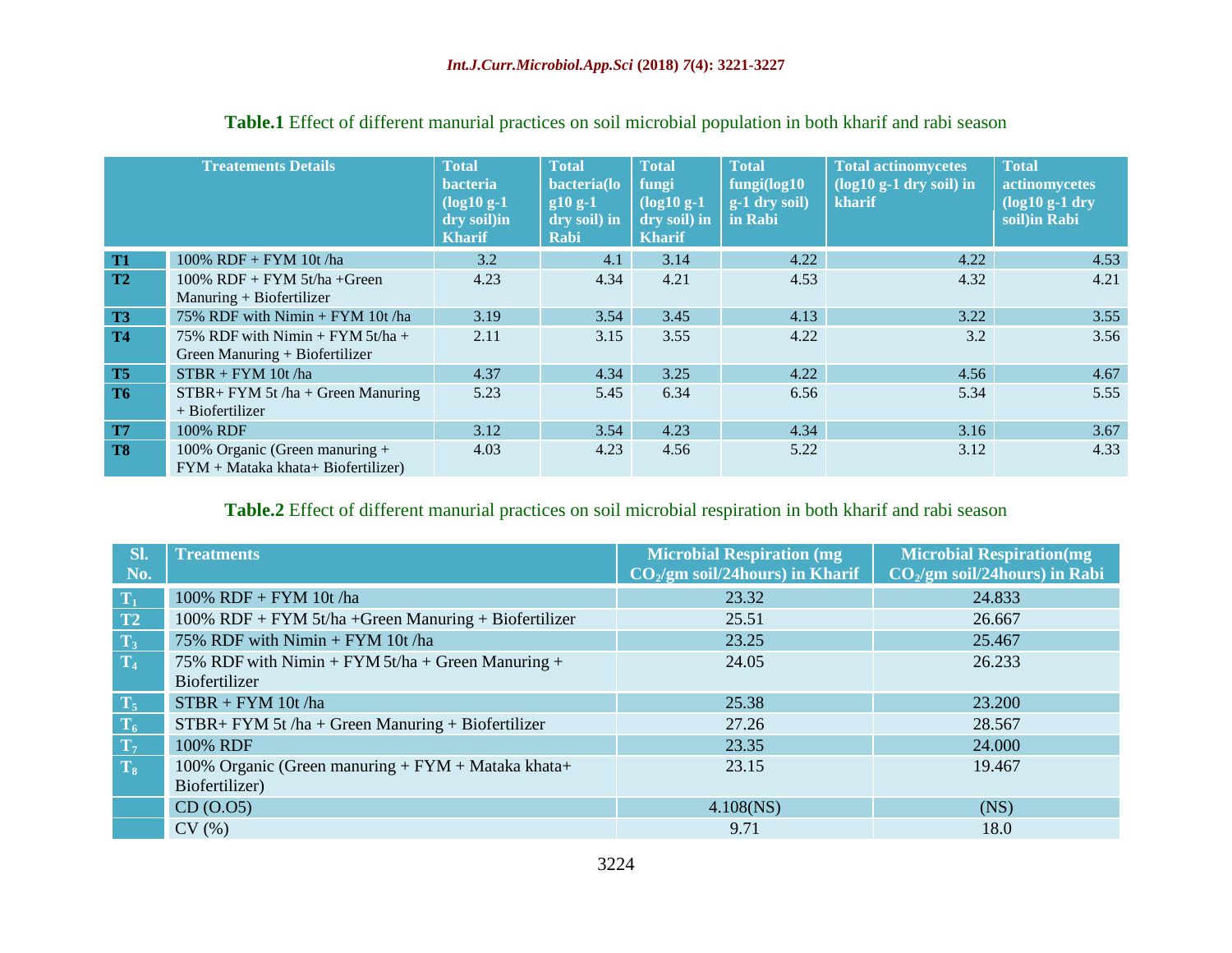#### *Int.J.Curr.Microbiol.App.Sci* **(2018)** *7***(4): 3221-3227**

| SI.            | <b>Treatments</b>                | Dehydrogenase(µg | Dehydrogenase(µg | <b>Urease</b> (mg | <b>Urease</b> (mg | <b>Phosphatase</b> | <b>Phosphatase</b> |
|----------------|----------------------------------|------------------|------------------|-------------------|-------------------|--------------------|--------------------|
| No.            |                                  | of TPF/gm        | of TPF/gm        | $NH_4^+/kg$       | $NH_4^+/kg$       | (mg PNP/kg)        | (mg PNP/kg)        |
|                |                                  | soil/24hours) in | soil/24hours)in  | soil/24 hours)    | soil/24           | soil/1hour)In      | soil/1hour)in      |
|                |                                  | <b>Kharif</b>    | Rabi             | in Kharif         | hours)in Rabi     | <b>Kharif</b>      | <b>Rabi</b>        |
| $T_1$          | 100% RDF + FYM 10t/ha            | 150              | 71.680           | 49.93             | 28.52             | 272                | 109.57             |
| <b>T2</b>      | $100\%$ RDF + FYM 5t/ha +Green   | 175              | 124.887          | 51.67             | 29.21             | 337                | 125.80             |
|                | $Manning + Biofertilizer$        |                  |                  |                   |                   |                    |                    |
| $T_3$          | 75% RDF with Nimin + FYM 10t     | 141              | 73.823           | 43.73             | 28.81             | 250                | 122.07             |
|                | /ha                              |                  |                  |                   |                   |                    |                    |
| T <sub>4</sub> | 75% RDF with Nimin + FYM 5t/ha   | 186              | 120.237          | 50.45             | 26.17             | 322                | 122.23             |
|                | + Green Manuring + Biofertilizer |                  |                  |                   |                   |                    |                    |
| $T_5$          | $STBR + FYM$ 10t/ha              | 192              | 95.797           | 50.37             | 28.96             | 334                | 120.50             |
| $T_6$          | $STBR + FYM$ 5t /ha + Green      | 184              | 132.340          | 50.67             | 29.23             | 345                | 127.29             |
|                | Manuring + Biofertilizer         |                  |                  |                   |                   |                    |                    |
| $T_7$          | 100% RDF                         | 132              | 98.683           | 49.60             | 26.18             | 268                | 122.47             |
| $T_8$          | 100% Organic (Green manuring $+$ | 144              | 114.327          | 47.73             | 28.80             | 268                | 115.10             |
|                | $FYM + Mataka khata+$            |                  |                  |                   |                   |                    |                    |
|                | Biofertilizer)                   |                  |                  |                   |                   |                    |                    |
|                | CD(0.05)                         | 51.916(S)        | 36.27(S)         | 2.872(S)          | 14.48(S)          | 35.885(S)          | 25.5(S)            |
|                | CV(%)                            | 18.13            | 19.80            | 3.33              | 27.34             | 6.84               | 12.24              |

## **Table.3** Effect of different manurial practices on enzyme activity in both kharif and rabi season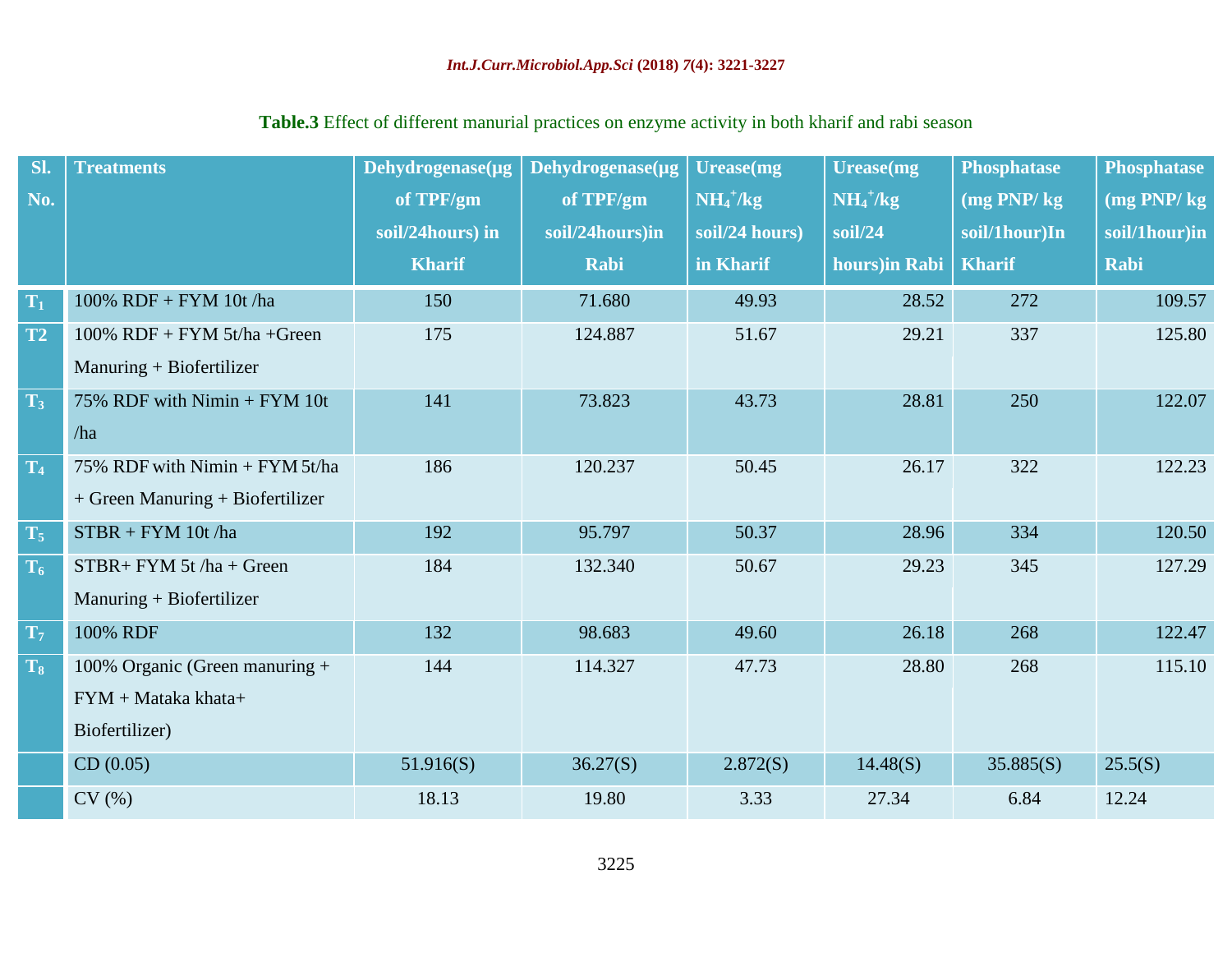Dehydrogenase is an enzyme that occurs in all viable microbial cells. These enzymes function as a measurement of the metabolic state of soil microorganisms (Watts *et al.,* 2010). Dehydrogenase activity (DHA) is one of the most adequate, important and one of the most sensitive bioindicators, relating to soil fertility (Wolinska and Stepniewska, 2012). Its activity depends from the same factors, which influence on microorganisms abundance and activity. Besides, it is well known that pesticides have inhibiting effects on DHA (Karaca *et al.,* 2011; Wolinska and Stepniewska, 2012)

Those enzymes that hydrolyse P esters are commonly called phosphatases. Soil phosphatases then play a major role in the mineralization processes (dephosphorylation) of organic P substrates. Appiah and Thompson (1974) proposed that the mineralization of organic phosphorus is principally a microbial phenomenon and they suggest further that phosphatase activity becomes important after the initial breakdown of soil organic matter once catalysed by a host of microbial enzymes.

The initial breakdown could be the rate – limiting step of organic phosphorus mineralization. The organic phosphorus mineralization in soil correlated with the nitrogen and carbon mineralized (Thompson *et al.,* 1954). Ridge and Rovira (1971) describe the important role of root surface enzymes in phosphorus mineralization compared to the larger amounts of enzymes more distant from the roots and bound to clay and organic matter. Some results indicate a more important role might be played by microbial phosphatase than cell-free phosphatase. However, under conditions in soils cell-free phosphatase constitutes the major proportion of these enzymes and should play a considerable role in the constant mineralization of organic matter (Speir, Ross

1978). Hoffmann (1968) suggested three types of phosphatases – acid, neutral and alkaline (different pH optima).

The results revealed that the activity of dehyderogenase, urease and phosphatase was highest in the treatment treated (Table 3) with STBR with 5tFYM/ha, green manure and biofertilizer and which was followed by the treatment treated with100%RD with 5tFYM /ha, green manure and biofertilizer in both kharif and rabi season. This indicates that due to increase in the organic matter the microbial population was more and also enzyme activity also more

The present investigation has concluded that incorporation of soil test based fertilizer recommendation along with 5tFYM/ha, green manure and biofertilizer had showed best result in microbial population, microbial respiration and enyme activity under SRI cultivation of rice in both kharif and rabi season. The treatment (T2) treated with 100% RD along with 5tFYM/ha, green manure and biofertilizer also showed on par results as T6 in microbial population, microbial respiration and enyme activity under SRI cultivation of rice.

### **References**

- Kabir H, Uphoff N (2007) Results of disseminating the System of Rice Intensification with Farmer Field School methods in Northern Myanmar. Exp Agric 43:4
- Karaca A., Cetin S.C., Turgay O.C., Kizilkaya R. (2011): Soil enzymes as indication of soil quality. In: Shukla G., Varma A. (eds.): Soil Enzymology. Springer-Verlag, Berlin, Heidelberg, 119–148.
- Satyanarayana A, Thiyagarajan TM, Uphoff N (2007) Opportunities for water saving